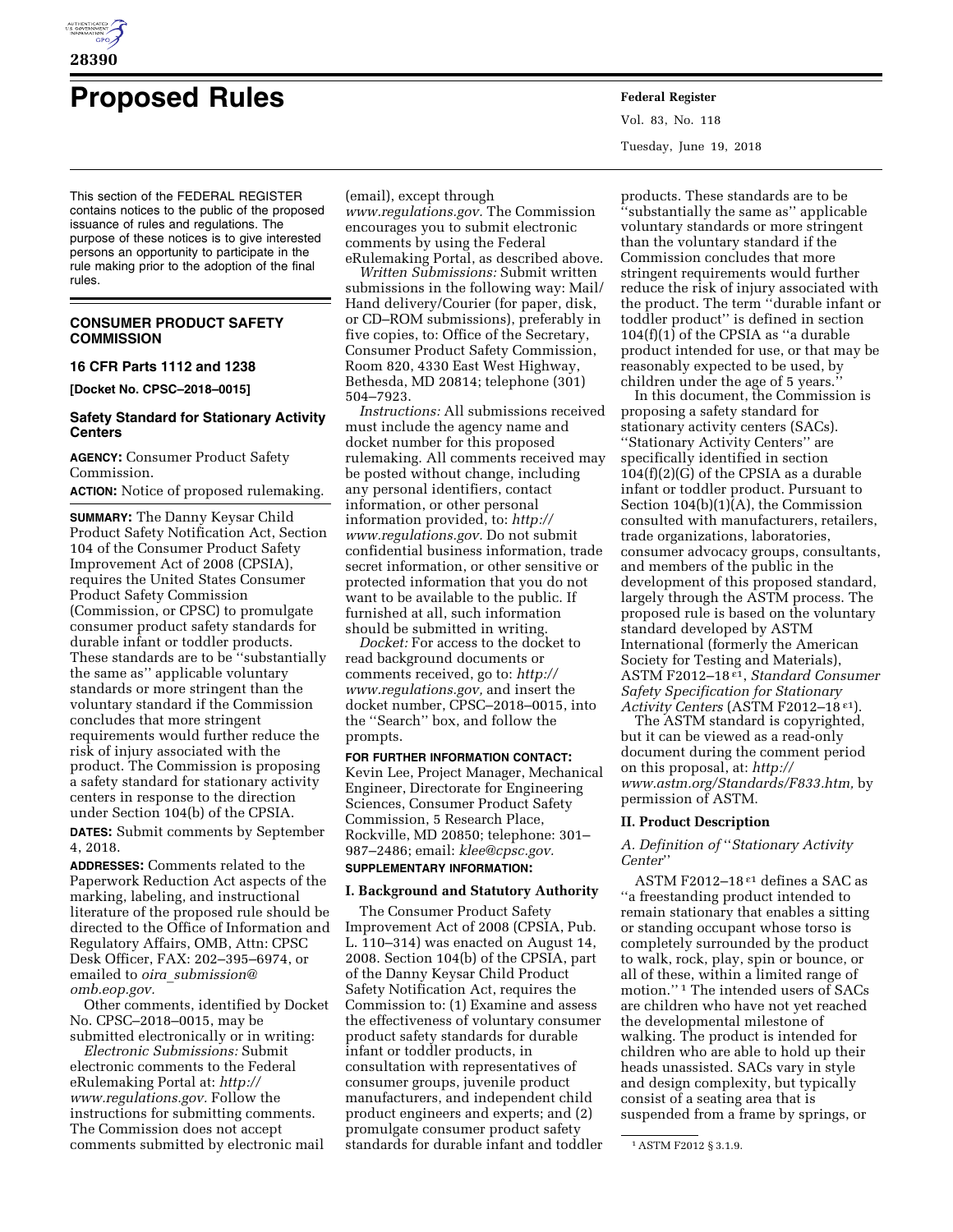supported from the bottom by a fixed base. The updated standard includes a definition of a ''spring-supported SAC,'' which is described as "a stationary activity center in which the sitting or standing platform is supported from below or suspended from above by springs (or equivalent resilient members).'' For spring-supported SACs, children should not be able to have their feet flat on the ground when using the product. Doorway jumpers are not included in the definition of ''stationary activity centers.''

#### *B. Market Description*

SACs typically range in price from \$30 to \$150, with spring-supported SACs typically ranging from \$50 to \$150. Some manufacturers produce multiple models and several produce models that are similar in design, but with different accessories. SACs typically accommodate children who weigh less than 25 pounds and have a maximum height of 32 inches.

There were approximately 7.5 million (95% confidence interval (CI) between 6.2 million and 8.8 million) SACs in national households with children under the age of 5 in 2013, according to CPSC's 2013 Durable Nursery Product Exposure Survey (DNPES). However, based on the same data, only about 4.1 million of these were actually in use (95% CI between 3.1 million and 5.2 million).

# **III. Incident Data**

The Commission is aware of a total of 3,488 reported incidents related to SACs that occurred between January 1, 2013 and September 30, 2017. The characterization of the deaths, injuries, and types of hazards is based on incident reports received by CPSC staff. Information on 92 percent (3,217 out of 3,488) of the incidents was based solely on reports submitted to CPSC by manufacturers and retailers through CPSC's ''Retailer Reporting Program.'' Because reporting is ongoing, the number of reported incidents may change. The number of emergency department-treated injuries associated with SACs, for the timeframe covered, was insufficient to derive any reportable national estimates.2 Consequently, CPSC staff is not providing injury estimates. However, the emergency department-treated injuries are included in the total count of reported incidents presented in this section.

## *A. Fatalities*

CPSC does not have any reports of fatalities associated with the use of SACs occurring between January 1, 2013 and September 30, 2017.

## *B. Nonfatalities*

The Commission is aware of a total of 304 nonfatal injury incidents related to SACs that reportedly occurred between January 1, 2013 and September 30, 2017.

Twenty-four children were reported to have been treated at, and released from, a hospital emergency department (ED). A majority of them suffered a fall, resulting in head injuries, limb fractures, and contusions. A few children treated in hospital EDs suffered unexplained foot/leg/pelvic bruising, fractures, and/or swelling while jumping in the product. One child had an allergic reaction to the product's finish or materials, while two children suffered from limb entrapments when using the product.

Among the remaining 280 injury reports, some specifically mentioned the type of injury, while others only mentioned an injury, but provided no specifics about the injury. Fractures, head injuries, concussions, teeth injury, abrasions, contusions, and lacerations were among some of the commonly reported injuries.

The remaining 3,184 incidents reported that no injury had occurred or provided no information about any injury. However, many of the descriptions indicated the potential for a serious injury.

### *C. Hazard Pattern Identification*

CPSC staff considered all 3,488 reported incidents to identify hazard patterns associated with the use of SACs. Most of the reported problems were product-related issues. In order of descending frequency, the problems were as follows:

• *Spring support issues:* In 1,617 of the 3,488 incidents (46 percent), there was a report of some sort of a problem with the springs that suspend the seat from the product's frame. In most cases, the springs were reported to have broken, twisted, outstretched, or failed in some other manner. Twenty-seven injuries, including one ED-treated injury, were reported in this category.

• *Problems with toy accessories:*  1,075 of the 3,488 incidents (31 percent) reported problems with toy accessories attached to the product. The problems were with toys:

 $\circ$  Forcefully striking the child, usually on the face

 $\circ$  Pinching or entrapping limbs or extremities

 $\circ$  Posing a laceration hazard due to sharp edges or surfaces

 $\circ$  Causing gagging while mouthing the toy

 $\circ$  Posing an entanglement hazard because of the long ribbons/strings attached

 $\circ$  Posing a choking hazard due to small parts detaching.

One hundred fifty-six injuries, including two ED-treated injuries, were reported in this category.

• *Support strap issues:* 306 of the 3,488 incidents (9 percent) reported straps that tore, frayed, twisted, or detached. The strap system on a SAC is typically the primary means by which most spring-suspended activity centers are supported. If the strap (to which a support spring is attached) fails, the activity center is often left unsupported on one side and typically results in a fall of the child. Thirty injuries were reported in this category.

• *Structural integrity problems:* 158 of the 3,488 incidents (5 percent) reported some problem with structural components such as:

 $\circ$  Locks, which led to product collapse, detachment of the top and bottom parts of the exerciser, or failure of the height adjustment mechanism

 $\circ$  Snap buttons/fasteners breaking during regular use, delivery, or assembly/disassembly

Æ Tube/frame/post separating, bending, or getting damaged in some other manner

 $\circ$  Various small parts (often unspecified) detaching

 $\circ$  Screws/nuts/bolts loosening and falling out.

Twelve injuries were reported in this category.

• *Problems with seats/seat pads:* 122 of the 3,488 incidents (4 percent) reported problems specific to the seat or

the seat pad. Examples include: Æ Tabs, used to attach the pad to the seat frame, breaking, tearing, or separating

 $\circ$  The stitching on the pad fraying or tearing

 $\circ$  The leg openings designed to be inadequately constrictive

Æ Rough material used for the pad. Twelve injuries were reported in this category.

• *Stability issues:* 76 of the 3,488 incidents (2 percent) reported problems with flimsy and/or unstable products. Specifically, the incidents described:

Æ Frame/posts/seat/unit leaning to one side and not sitting level

ÆLegs lifting up during use

ÆThe product toppling over.

Four children were reported injured in these incidents.

• *Electrical problems:* 36 of the 3,488 incidents (1 percent) reported leakage

<sup>2</sup>According to the NEISS publication criteria, an estimate must be 1,200 or greater, the sample size must be 20 or greater, and the coefficient of variation must be 33 percent or smaller.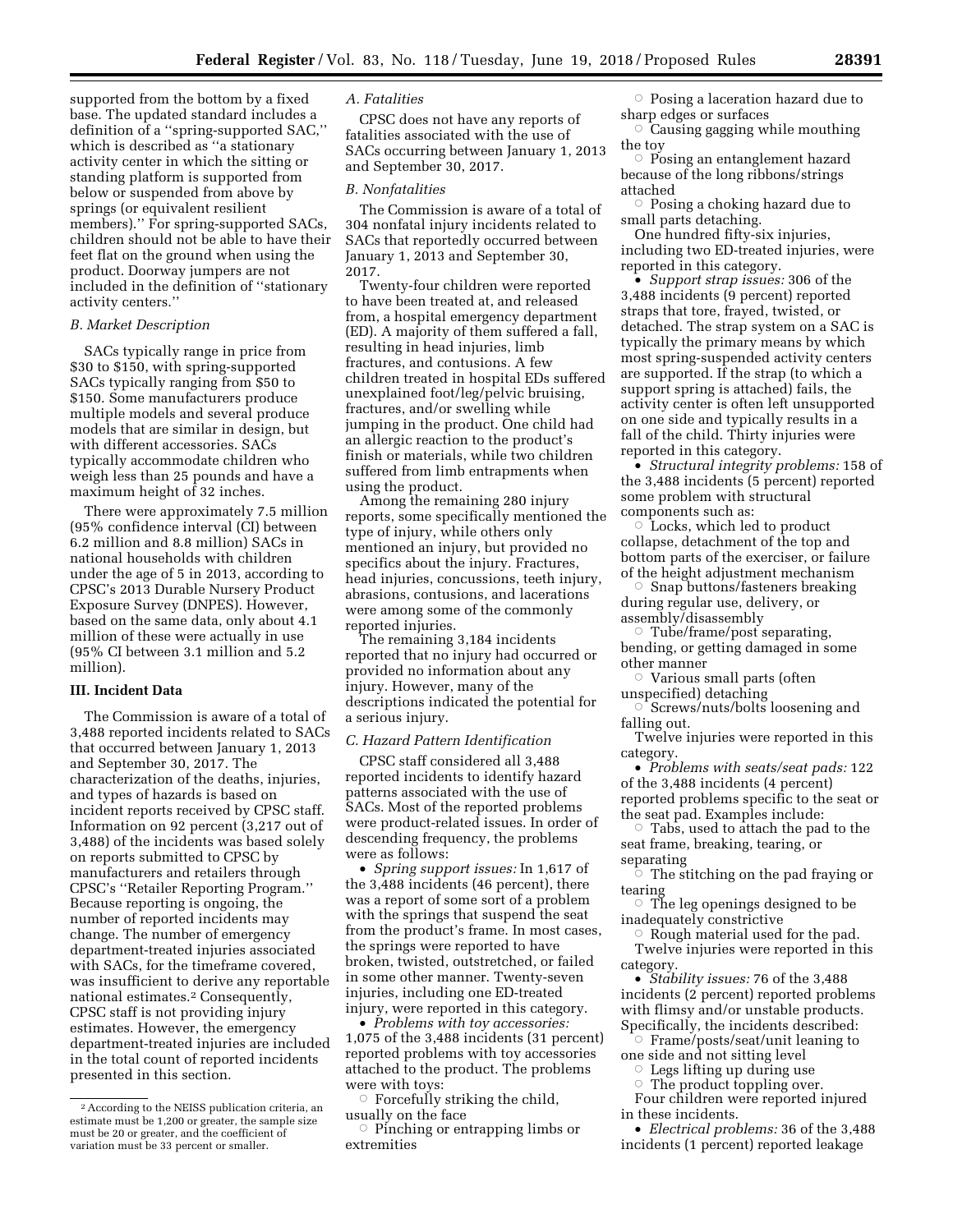and/or corrosion in the batteries or failure of the circuit board on the product. Two injuries were reported in this category.

• *Design issues:* 32 of the 3,488 incidents (1 percent) reported some problems with the design of the product. There were reports of:

 $\circ$  Limb/extremity entrapment between parts of the exerciser

 $\circ$  Failure of the seat to contain the child within

 $\circ$  Poor choice for the placement of structural components that made it easier for a child to get hurt during routine use.

There were 20 injuries, including two treated in a hospital ED, in this category.

• *Miscellaneous other issues:* 22 of the 3,488 incidents (less than 1 percent) reported a variety of other general product-related issues, such as:

 $\circ$  Rough surface, sharp edges, or protrusions

 $\circ$ Paint/finish

**Product packaging** 

 $\circ$  Fall of product from an elevated surface

 $\circ$  Sales of recalled or modified products at a consignment store or a garage sale.

Thirteen injuries, including four treated at hospital EDs, were reported in this category.

• *Multiple problems from among the above-listed categories:* 20 of the 3,488 incidents (less than 1 percent) reported two or more problems from the preceding product-related issues.3 CPSC staff could not determine if there was any priority (*e.g.,* primary, secondary) among the order in which issues were reported. Five injuries were reported in this category.

• *Unspecified/Unknown issues:* 24 of the 3,488 incident reports (less than 1 percent) provided incomplete or unclear descriptions of the scenario; as such, CPSC staff was unable to identify the problem. Twenty-three injuries, mostly falls, were reported in this category; 15 of these injuries were treated in a hospital ED.

## *D. Product Recalls*

Compliance staff reviewed recalls involving SACs from January 2013 to March 2018. During that period, one consumer-level recall occurred involving a Kids II, Inc., stationary

activity center.4 A recall was initiated because one of the toy attachments on the SAC posed an impact hazard when it rebounded. The recall involved 400,000 units. The firm received 100 reports of incidents, including 61 reported injuries from the hazard. The injuries included bruises and lacerations to the face; in addition, a 7 month-old sustained a lineal skull fracture, and an adult suffered a chipped tooth.

#### **IV. Other Standards and History of ASTM F2012–18** ε**1**

## *A. International Standards*

CPSC staff found no comparable international standard similar to ASTM F2012-18 $\varepsilon$ <sup>1</sup> that addresses SACs.

## *B. History of Voluntary Standard— ASTM F2012*

The voluntary standard for SACs was first approved and published in April 2000, as ASTM F2012–00, *Standard Consumer Safety Specification for Stationary Activity Centers.* The standard has been revised nine times since its publication. The current version, ASTM F2012–18 ε1, was approved on May 18, 2018.

ASTM F2012–00 (approved on April 10, 2000), established performance requirements to address the following:

• Latching or Locking Mechanisms for SACs that fold for storage, this requirement helps prevent unintentional folding during use.

• Openings—Assesses the accessibility of slots or cracks in the unit to ensure that the occupant's extremities (fingers, toes) cannot be caught or trapped while not in motion.

• Scissoring, Shearing, Pinching— Dynamically assesses accessible slots to prevent injury from moving parts throughout the range of movement.

• Exposed Coil Springs—Sets a requirement for the spacing between the coils of any accessible spring element to prevent entrapment.

• Labeling—Assesses the permanency of labeling, as well as label removal, which may involve creating small parts.

• Structural Integrity—Includes dynamic and static loading, to determine any collapsing or failure modes that may occur during the lifecycle of the unit.

• Occupant Retention—Evaluates the leg openings of the activity center to prevent entrapment of the torso, neck, or head.

• Stability—Assesses the stability of a seated occupant leaning outside of the unit.

• Protective Components— Determines whether a child can grasp/ bite and remove, protective caps, shields, sleeves, and plugs. If so, determine if a hazard exists (*i.e.,* small parts, sharp edges, sharp points, or entrapments).

Later versions of the standard added other requirements, such as: Protective components for open-base SACs and SACs that do and do not rotate around a central stationary post.

ASTM F2012–18 (approved on March 1, 2018):

• Added a definition of ''closed-base stationary activity center'';

• added definition of "springsupported stationary activity center'';

• added section requiring that springsupported stationary activity centers have a redundant system in place, to prevent the seat from falling should any spring component fail. Upon failure, the redundant system must keep the child in place at a rest angle no more than 25° from horizontal.

ASTM F2012-18 $E$ <sup>1</sup>, approved on May 18, 2018, corrected errors and made editorial revisions to the standard.

## **V. Adequacy of ASTM F2012–18** ε**1 Requirements**

The Commission concludes that the current voluntary standard, ASTM F2012–18 $e^a$ , sufficiently addresses many of the general hazards associated with the use of SACs, such as sharp points, small parts, lead in paint, scissoring, shearing, pinching, openings, exposed coil springs, locking and latching, unintentional folding, labeling, protective components, flammability, and toy accessories that are sold with the carrier, given the low frequency and low severity of incidents and injuries reported.

This section discusses the four primary hazard patterns that account for the majority of the reported incidents and injuries; Springs—46 percent, Toy Accessories—31 percent, Straps—9 percent; Structural integrity—5 percent, and how each is addressed in the current voluntary standard, ASTM F2012–18 ε1.

## *A. Spring Support Failure*

This hazard is associated with 46 percent of the reported incidents (9 percent of injuries). Reports of support spring failures typically involved a common type of SAC scenario, in which the child and activity tray are suspended by springs from multiple points. These hazards often involve the failure of one or more members of the

<sup>3</sup>Redistributing these 20 complaints among the other pertinent categories already listed does not alter the ranking of the listed categories. However, the redistribution would result in the incident numbers adding up to *more* than the total number of reported incidents. To prevent that, the 20 incidents were grouped in this category separately.

<sup>4</sup>CPSC website link to recalled product: *[https://](https://www.cpsc.gov/Recalls/2013/Kids-II-Recalls-Baby-Einstein-Activity-Jumpers/)  [www.cpsc.gov/Recalls/2013/Kids-II-Recalls-Baby-](https://www.cpsc.gov/Recalls/2013/Kids-II-Recalls-Baby-Einstein-Activity-Jumpers/)[Einstein-Activity-Jumpers/.](https://www.cpsc.gov/Recalls/2013/Kids-II-Recalls-Baby-Einstein-Activity-Jumpers/)*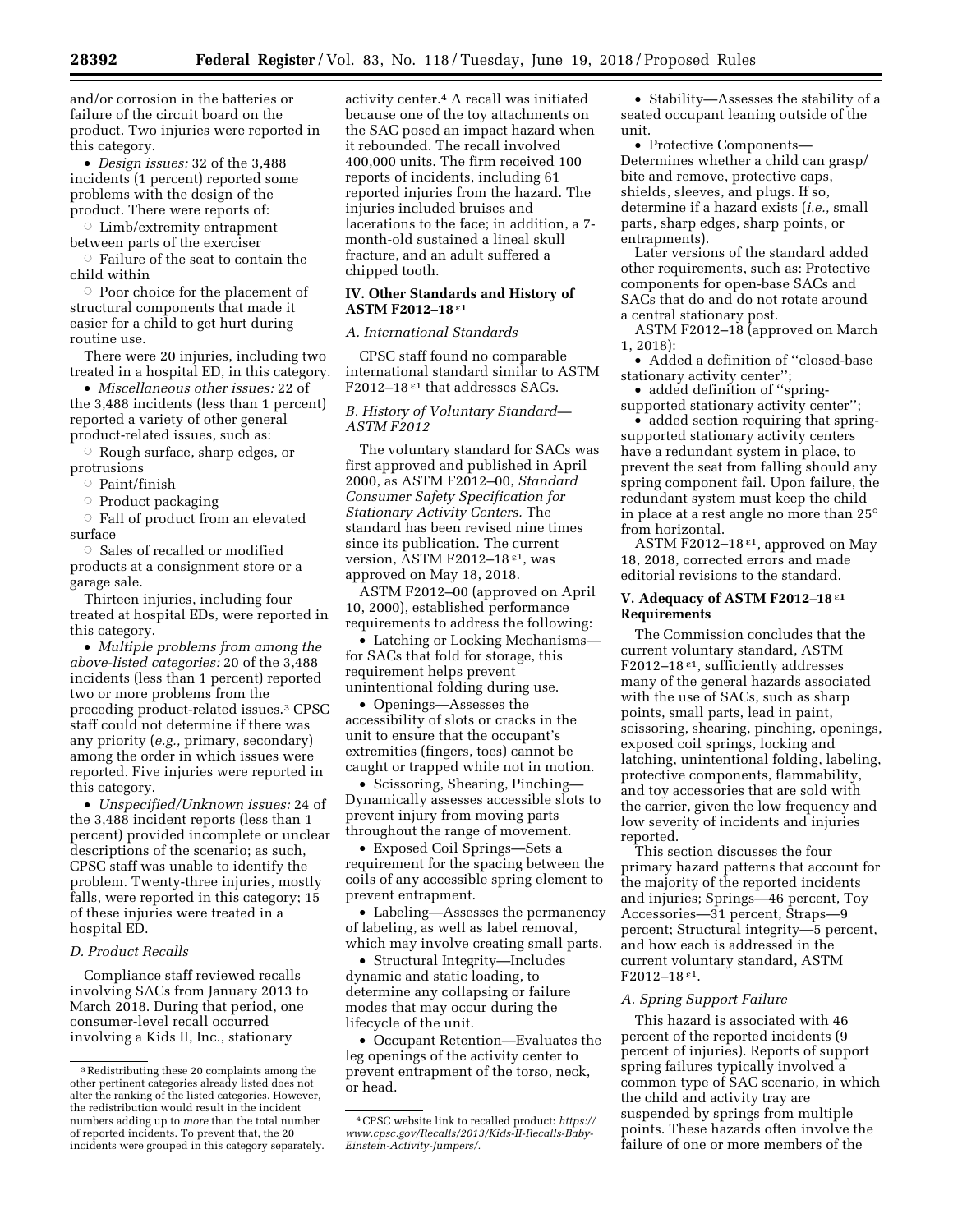spring system, which causes the occupant to dynamically tilt, tip, topple, or lean from the manufacturer's recommended-use position, which can result in the occupant falling out of the activity center. The 2018 version of the voluntary standard (ASTM F2012–  $2018<sup>{</sup>ε1}$  addressed spring failures with a performance requirement that support springs withstand 100 drops from a 33 lb. weight from a height of at least 1 inch. CPSC staff presented the incident data to the voluntary standards committee and suggested a secondary support for load bearing springs. Consequently, ASTM F2012-2018<sup>ε1</sup> also requires a redundant system to prevent the seat from falling should the spring fail. Because this support strap would function as a fail-safe if springs

break, including springs not identified during the dynamic load and life-cycle tests, the Commission concludes that this change will address the hazard pattern identified.

#### *B. Problems With Toy Accessories*

This hazard pattern is associated with 31 percent of the reported incidents and 51 percent of the injuries. The majority of the incidents involved pinching, laceration, choking/gagging, and entanglement injuries. ASTM F2012– 2018 ε1 addresses hazards associated with toys, by requiring that toy accessories meet the relevant requirements of ASTM F963–2017, *Standard Consumer Safety Specification for Toy Safety.* The Commission believes that the majority of the hazards related to toy accessories

are adequately addressed by ASTM F963; therefore, the Commission believes that the current voluntary standard for stationary activity centers, ASTM F2012–2018 ε1 adequately addresses this hazard.

## *C. Support Strap Failure*

This hazard pattern is associated with 9 percent of the reported incidents and 10 percent of the injuries, and it includes straps that break, twist, fray, or detach. The strap system on a SAC is typically the primary means by which most spring-suspended activity centers are supported (see Figure 1). Upon failure of the occupant support strap, the activity center is often left unsupported on one side, and this typically results in the child falling.



# Figure 1: Typical strap system for spring-supported activity centers; System is used multiple times on one product to support occupants' weight, and allows occupant to bounce.

There are no specific requirements for support straps, although ASTM F2012–  $18<sup>ε1</sup>$  requires dynamic and static loading at the seat of the product to evaluate the durability of the support structures for the seat. This testing also stresses the structural integrity components of the product, which include support straps; and the standard requires that the product shows no seam failure, breakage of materials, or changes of adjustments that could cause the product not to support the child fully.

The severity of injury produced by this potential hazard is relatively low.

While preparing the briefing package for this notice of proposed rulemaking, CPSC staff learned of an additional failure mode of the occupant support strap. The additional information suggested that some occupant support strap failures have resulted from abrasions of a strap against a metal buckle during normal use. Staff determined that this scenario is not addressed by the requirements in ASTM

F2012–18 ε1. On April 27, 2018, staff sent a letter to ASTM asking ASTM to consider modifying the standard, as indicated below (underlining indicates language staff suggests added):

6.1 *Structural Integrity—*All tests that cover static and dynamic loading, and occupant retention, are to be performed on the same product, sequentially and without refurbishing or repositioning of adjustment, if any. At test conclusion, there shall be no *fraying, tearing, or* failure *of textile materials, such as* seams *or straps;* breakage of materials*;,* or changes of adjustments that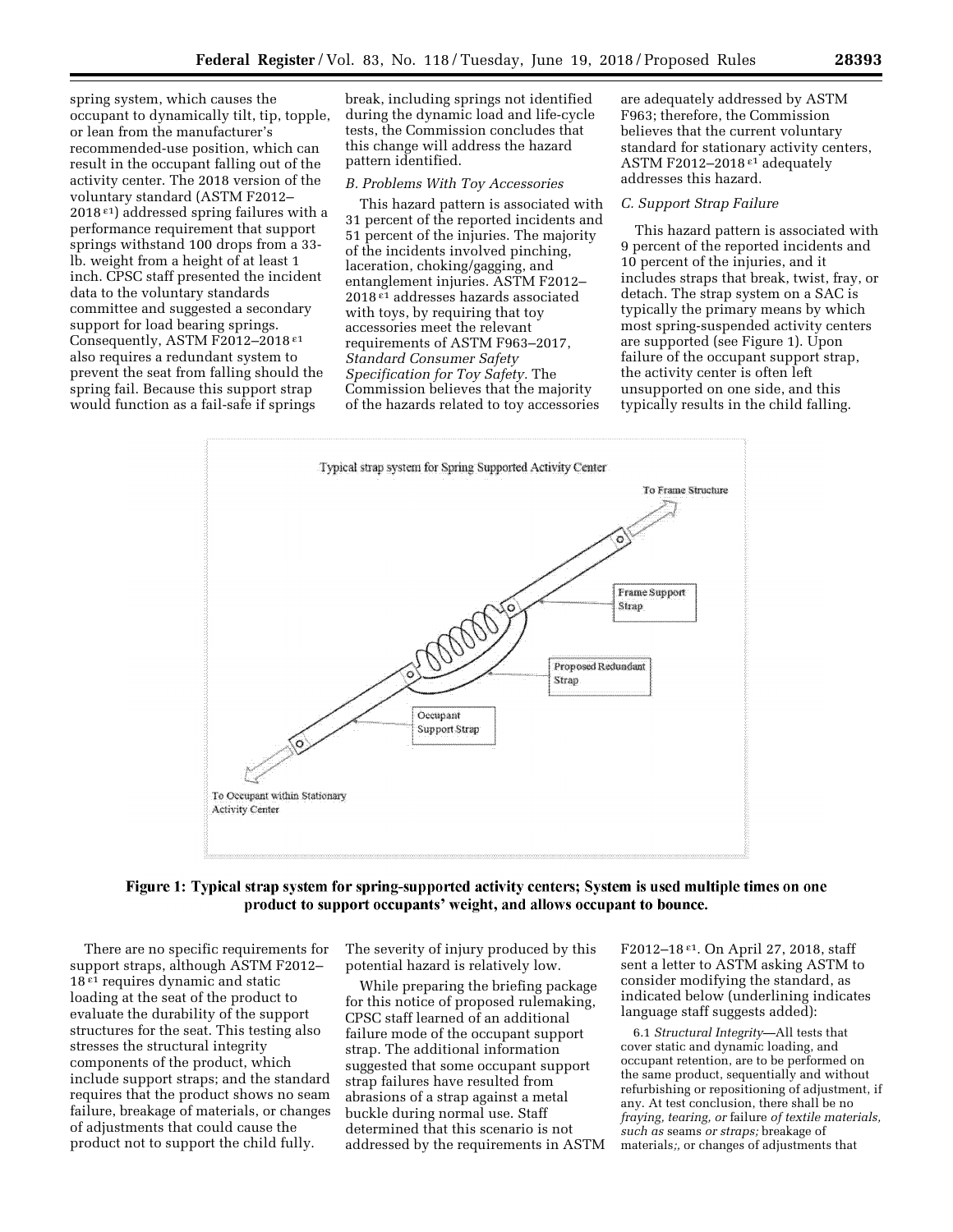could cause the product to not fully support the child or create a hazardous condition as defined in Section 5. Maximum slippage of adjustable features, if any, is 1 in. (25 mm).

ASTM set up a task group, of which CPSC will be a part, to look into straprelated failures. The Commission invites comments from the public on the necessity of these modifications to the structural integrity requirements.

#### *D. Structural Integrity*

This hazard pattern is associated with 5 percent of the reported incidents and 4 percent of the injuries. Incidents involve failure of structural components, such as locking mechanisms, fasteners, and frame tubing. There are no specific requirements for the structural components of a SAC, but ASTM F2012–2018<sup>ε1</sup> requires dynamic and static loading at the seat of the product to evaluate the durability of the support structures for the seat. This testing also stresses the structural integrity components of the product, and the standard requires that the product show no failure of seams, breakage of materials, or changes of adjustments that could cause the product not to fully support the child.

Because of the relatively low frequency of this potential hazard, as well as the minor injury severity produced, the Commission believes that the current voluntary standard adequately addresses the structural integrity of stationary activity centers.

## *E. Warnings*

Before publishing the current version of ASTM F2012–18 $\varepsilon$ <sup>1</sup>, typical warning labels on SACs were composed of paragraph-form messages on a black and white label. Although the labels met the voluntary standard requirements for warning statements at the time, the labels were not conspicuous or consistent in format with other juvenile product warning labels.

Several subcommittee members associated with the ASTM F15 juvenile product/durable nursery products raised concerns about inconsistency among various durable nursery product rules, and ASTM formed an Ad Hoc Wording Task Group to harmonize the wording and language used across nursery product standards. CPSC staff worked closely with the Ad Hoc Task Group to develop recommendations that are based largely on the requirements of ANSI Z535.4, American National Standard for Product Safety Signs and Labels.

In October 2016, the Ad Hoc Task Group published a working document titled, ''Ad Hoc Wording—October 16,

2016.'' Since then, the juvenile product subcommittees have been incorporating the formatting recommendations into their standards. The latest version of the ''Recommended Language Approved by Ad Hoc Task Group, Revision C'' document is dated November 10, 2017, and it is published in the ''Committee Documents' section of the Committee F15 ASTM website. In August 2017, new requirements for formatting warning labels were balloted and accepted by the F15.17 subcommittee for Stationary Activity Centers, and these new requirements are reflected in F<sub>2012</sub>-18ε<sup>1</sup>.

The work of the Ad Hoc Task Group resulted in permanent, conspicuous, and consistently formatted warning labels across juvenile products. Onproduct warning labels that meet the requirements in ASTM F2012–18 $\epsilon$ <sup>1</sup> will address numerous warning format issues related to capturing consumer attention, improving readability, and increasing hazard perception and avoidance behavior. The Commission concludes that the warnings adequately inform consumers of the fall and strangulation hazards, the consequences of those hazards, and instructions on how to reduce the risks of injury and death due to falls and strangulation.

#### **VI. Incorporation by Reference**

The Commission is proposing to incorporate by reference ASTM F2012– 18<sup>ε1</sup>, without change. The Office of the Federal Register (OFR) has regulations concerning incorporation by reference. 1 CFR part 51. These regulations require that, for a proposed rule, agencies discuss in the preamble to the NPR ways that the materials the agency proposes to incorporate by reference are reasonably available to interested persons, or explain how the agency worked to make the materials reasonably available. In addition, the preamble to the proposed rule must summarize the material. 1 CFR 51.5(a).

In accordance with the OFR's requirements, section IV.B of this preamble summarizes the provisions of ASTM F2012–18 $E$ <sup>1</sup> that the Commission proposes to incorporate by reference. ASTM F2012–18 $\epsilon$ <sup>1</sup> is copyrighted. By permission of ASTM, the standard can be viewed as a read-only document during the comment period on this NPR, at *[http://www.astm.org/cpsc.htm.](http://www.astm.org/cpsc.htm)*  Interested persons may also purchase a copy of ASTM F2012-18<sup>ε1</sup> from ASTM, through its website (*[http://](http://www.astm.org) [www.astm.org](http://www.astm.org)*), or by mail from ASTM International, 100 Bar Harbor Drive, P.O. Box 0700, West Conshohocken, PA 19428; *[http://www.astm.org.](http://www.astm.org)*  Alternatively, interested parties may

inspect a copy of the standard at CPSC's Office of the Secretary.

#### **VII. Effective Date**

The Administrative Procedure Act (APA) generally requires that the effective date of a rule be at least 30 days after publication of the final rule (5 U.S.C 553(d)). The Commission proposes that the standard become effective 6 months after publication of a final rule in the **Federal Register**. Barring evidence to the contrary, CPSC generally considers 6 months to be sufficient time for suppliers to come into compliance with a new standard, and this is typical for other CPSIA section 104 rules. Six months is also the period that the Juvenile Products Manufacturers Association (JPMA) typically allows for products in their certification program to shift to a new standard once that new standard is published. The Commission is not aware of any information suggesting that 6 months is not an appropriate time frame for suppliers to come into compliance. Therefore, juvenile product manufacturers are accustomed to adjusting to new standards within this time frame.

# **VIII. Assessment of Small Business Impact**

#### *A. Introduction*

The Regulatory Flexibility Act (RFA) requires that proposed rules be reviewed for their potential economic impact on small entities, including small businesses. Section 603 of the RFA requires that agencies prepare an initial regulatory flexibility analysis (IRFA) and make it available to the public for comment when the general notice of proposed rulemaking (NPR) is published, unless the head of the agency certifies that the rule will not have a significant economic impact on a substantial number of small entities. The Commission certifies that this rule incorporating by reference ASTM F2012–18 $\varepsilon$ <sup>1</sup> as a CPSC standard will not have a significant impact on a substantial number of small entities involved in the manufacturing or importing of SACs.

## *B. Small Entities to Which the Proposed Rule Would Apply*

The Commission identified 11 U.S. manufacturers of SACs. The U.S. Small Business Administration (SBA) size guidelines for this category identifies any manufacturer as ''small'' if it employs fewer than 500 employees. Based on this definition, seven out of the 11 U.S. manufacturers of SACs would be considered small. For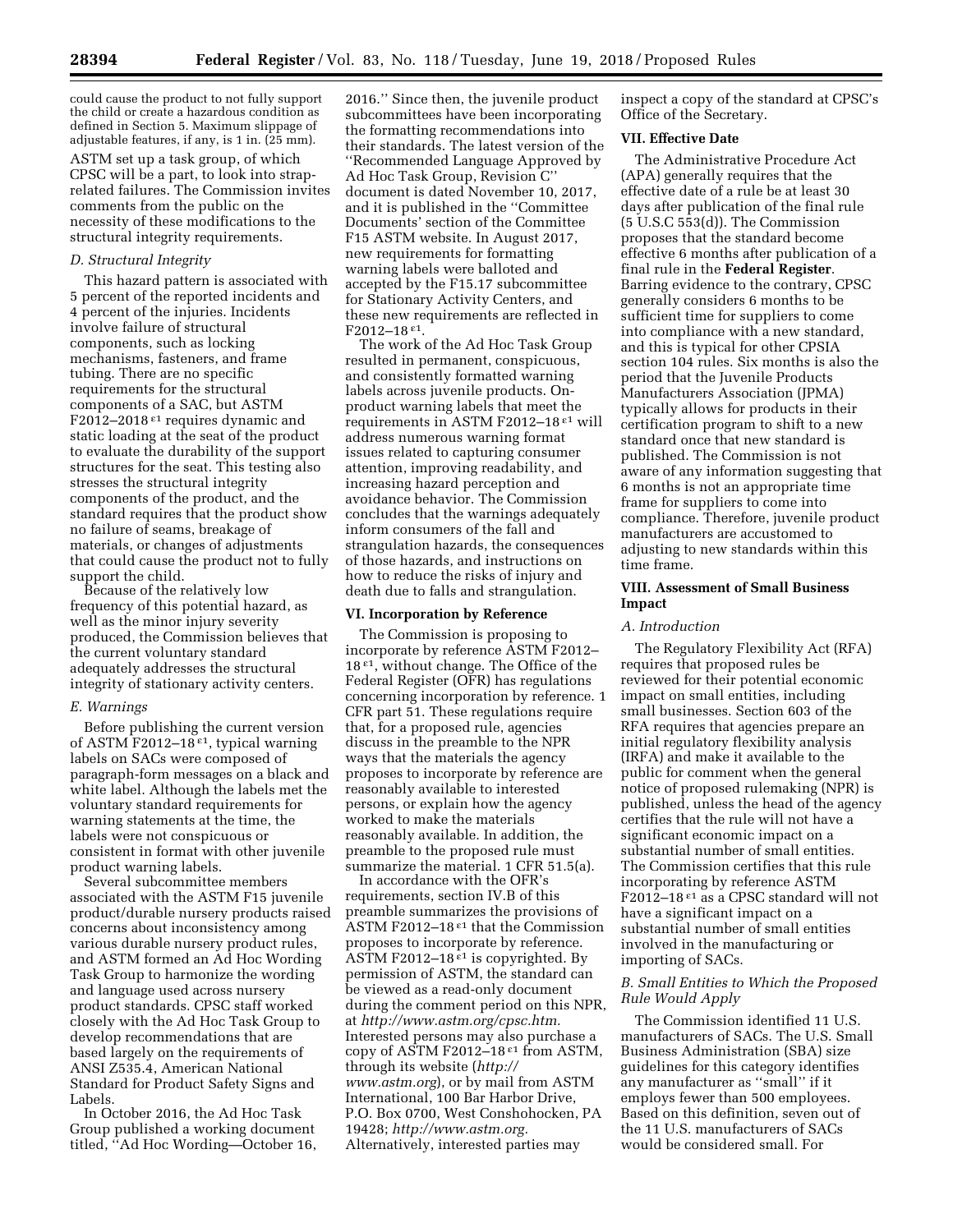importers, SBA guidelines consider an importer under the NAICS category 423920 (Toy and Hobby Goods and Supplies Merchant Wholesalers) with fewer than 150 employees to be small. The Commission did not identify any small importers of SACs per SBA guidelines.

# *C. Costs of Proposed Rule That Would Be Incurred by Small Manufacturers*

In addition to any costs associated with modifying a product to comply with ASTM F2012-18 $\varepsilon$ <sup>1</sup>, which includes the integration of the redundant strap, mandating the standard under Section 104 of the CPSIA would also require manufacturers to certify that their SACs comply with the standard, based on tests conducted by third party conformity assessment bodies. The Commission believes that all seven small domestic manufacturers of SACs are currently certified by the Juvenile Products Manufacturers Association (JPMA), meaning that their products comply with ASTM F2012–16 and the companies are already conducting some third party testing on their SACs.

The additional requirements of ASTM F2012–18 $\epsilon$ <sup>1</sup> may require a minor modification for manufacturers of spring-supported SACs. Of the three such manufacturers, we have confirmed that two have already integrated a redundant strap, a new requirement of ASTM F2012-18 $\varepsilon$ <sup>1</sup>. If the third manufacturer has not yet integrated a redundant strap, we believe that the cost to do so would be less than 50 cents per unit.

Additional costs that small manufacturers would incur as a result of the proposed rule, if finalized, include incremental costs associated with meeting the third party testing requirements. This would apply to those that manufacture any type of SAC, not just spring-supported SACs. If the ASTM F2012–18 $\varepsilon$ <sup>1</sup> requirements become effective as a CPSC children's product safety rule, all manufacturers of SACs will be subject to the third party

testing and certification requirements under section 14 of CPSA and the Testing and Labeling Pertaining to Product Certification rule (16 CFR part 1107) (1107 rule). Third party testing will include any physical and mechanical test requirements specified in the final SAC rule. The Commission found that all seven small manufacturers of SACs are certified by JPMA and are currently conducting third party testing. Those that manufacture spring-supported SACs will need to have the redundant strap tested to the standard, which we do not estimate will be a significant cost.

Generally, CPSC considers impacts that exceed 1 percent of a firm's revenue to be potentially significant. Because all seven manufactures are JPMA certified, we believe that the only costs that may be introduced with this standard are for the integration of a redundant strap for one firm and the testing of that strap for all three firms that manufacture springsupported SACs. Because the smallest manufacturer of spring-supported SACs has annual revenues of approximately \$4 million, we do not expect that the added costs associated with this rule will reach the 1 percent threshold for any of the producers of SACs. However, at this time, CPSC has not considered any potential impact on firms resulting from modifying the current voluntary standard to address the potential for abrasion on the support straps that might cause them to fray or break. Staff intends to work with ASTM on this modification. Any changes to the voluntary standard and/or proposed regulation will be assessed before completing a final rule.

# **IX. Environmental Considerations**

The Commission's regulations address whether we are required to prepare an environmental assessment or an environmental impact statement. 16 CFR part 1021. Those regulations state that certain categories of CPSC actions normally have ''little or no potential for affecting the human environment,'' and therefore, do not require an

environmental assessment or an environmental impact statement. 16 CFR  $1021.5(c)(1)$ . Rules or safety standards that provide design or performance requirements for products are among the listed exempt actions. Thus, the proposed rule falls within the categorical exemption.

#### **X. Paperwork Reduction Act**

This proposed rule contains information-collection requirements that are subject to public comment and review by the Office of Management and Budget (OMB) under the Paperwork Reduction Act of 1995 (44 U.S.C. 3501– 3521). In this document, pursuant to 44 U.S.C. 3507(a)(1)(D), we set forth:

• A title for the collection of information;

• a summary of the collection of information;

• a brief description of the need for the information and the proposed use of the information;

• a description of the likely respondents and proposed frequency of response to the collection of information;

• an estimate of the burden that shall result from the collection of information; and

• notice that comments may be submitted to the OMB.

*Title:* Safety Standard for Stationary Activity Centers.

*Description:* The proposed rule would require each stationary activity center to comply with ASTM F2012–18 $\epsilon$ <sup>1</sup>, Standard Consumer Safety Performance Specification for Stationary Activity Centers. Sections 8 and 9 of ASTM F2012–18 $\epsilon$ <sup>1</sup> contain requirements for marking, labeling, and instructional literature. These requirements fall within the definition of ''collection of information,'' as defined in 44 U.S.C. 3502(3).

*Description of Respondents:* Persons who manufacture or import stationary activity centers.

*Estimated Burden:* We estimate the burden of this collection of information, as follows:

# TABLE 1—ESTIMATED ANNUAL REPORTING BURDEN

| 16 CFR section | Number of   | Frequency of | Total annual | Hours per | Total burden |
|----------------|-------------|--------------|--------------|-----------|--------------|
|                | respondents | responses    | responses    | response  | hours        |
| 1238           |             |              | 44           |           | 44           |

# *Our estimates are based on the following:*

Section 8.1.1 of ASTM F2012-18<sup>ε1</sup> requires that the name and the place of business (city, state, mailing address,

including zip code, or telephone number) of the manufacturer, distributor, or seller be marked clearly and legibly on each product and its retail package. Section 8.1.2 of ASTM

F833–13 requires a code mark or other means that identifies the date (month and year, as a minimum) of manufacture.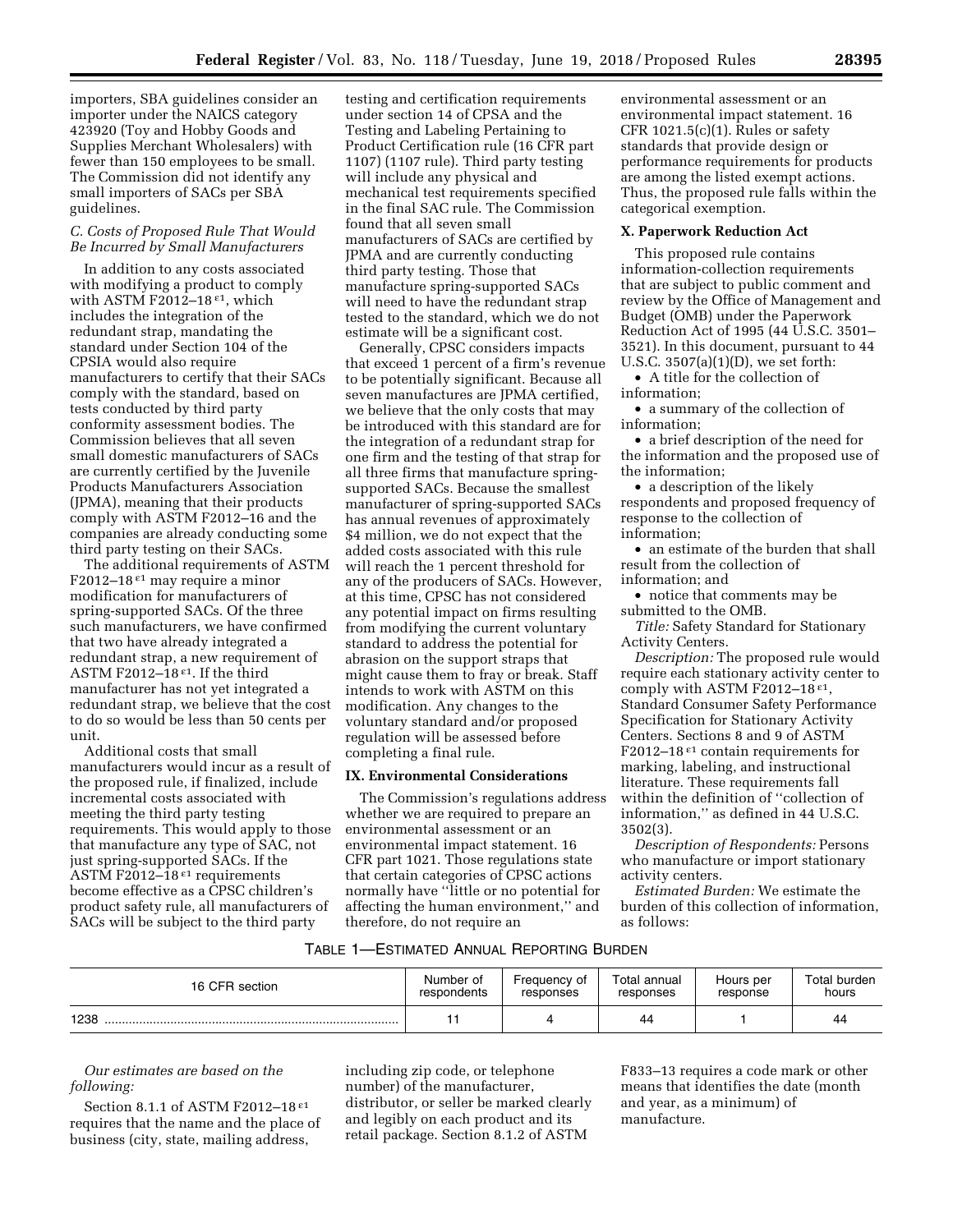There are 11 known entities supplying stationary activity centers to the U.S. market. These entities may need to modify their existing labels to comply with ASTM 2012–18 $\epsilon$ <sup>1</sup>. CPSC estimates that the time required to make these modifications is about 1 hour per model. Each entity supplies an average of four different models of stationary activity centers; therefore, the estimated burden associated with labels is 1 hour per model  $\times$  11 entities  $\times$  4 models per entity = 44 hours. CPSC estimates the hourly compensation for the time required to create and update labels is \$34.21 (U.S. Bureau of Labor Statistics, ''Employer Costs for Employee Compensation,'' Sep. 2017, Table 9, total compensation for all sales and office workers in goods-producing private industries: *[http://www.bls.gov/](http://www.bls.gov/ncs/) [ncs/](http://www.bls.gov/ncs/)*). Therefore, the estimated annual cost to industry associated with the proposed labeling requirements is  $$1,505$  (\$34.21 per hour  $\times$  44 hours = \$1,505). There are no operating, maintenance, or capital costs associated with the collection.

Section 9.1 of ASTM F2012–18 ε1 requires instructions to be supplied with stationary activity centers. Stationary activity centers generally require use and assembly instructions. As such, products sold without use and assembly instructions would not compete successfully with products supplying this information. Under OMB's regulations, the time, effort, and financial resources necessary to comply with a collection of information incurred by persons in the ''normal course of their activities'' are excluded from a burden estimate when an agency demonstrates that the disclosure activities required are ''usual and customary.'' 5 CFR 1320.3(b)(2). CPSC is unaware of stationary activity centers that generally require use or assembly instructions but lack such instructions. Therefore, CPSC estimates that no burden hours are associated with section 9.1 of ASTM F2012–18, ε1 because any burden associated with supplying instructions with stationary activity centers would be ''usual and customary,'' and thus, excluded from ''burden'' estimates under OMB's regulations. Based on this analysis, the proposed standard for stationary activity centers would impose a burden to industry of 44 hours at a cost of \$1,505 annually.

In compliance with the Paperwork Reduction Act of 1995 (44 U.S.C. 3507(d)), we have submitted the information-collection requirements of this rule to OMB for review. Interested persons are requested to submit comments regarding information

collection by July 19, 2018, to the Office of Information and Regulatory Affairs, OMB (see the **ADDRESSES** section at the beginning of this notice).

Pursuant to 44 U.S.C.  $3506(c)(2)(A)$ , we invite comments on:

• Whether the collection of information is necessary for the proper performance of the CPSC's functions, including whether the information will have practical utility;

• the accuracy of the CPSC's estimate of the burden of the proposed collection of information, including the validity of the methodology and assumptions used;

• ways to enhance the quality, utility, and clarity of the information to be collected;

• ways to reduce the burden of the collection of information on respondents, including the use of automated collection techniques, when appropriate, and other forms of information technology; and the estimated burden hours associated with label modification, including any alternative estimates.

#### **XI. Preemption**

Section 26(a) of the CPSA, 15 U.S.C. 2075(a), provides that where a consumer product safety standard is in effect and applies to a product, no state or political subdivision of a state may either establish or continue in effect a requirement dealing with the same risk of injury unless the state requirement is identical to the federal standard. Section 26(c) of the CPSA also provides that states or political subdivisions of states may apply to the Commission for an exemption from this preemption under certain circumstances. Section 104(b) of the CPSIA refers to the rules to be issued under that section as ''consumer product safety rules,'' thus implying that the preemptive effect of section 26(a) of the CPSA would apply. Therefore, a rule issued under section 104 of the CPSIA will invoke the preemptive effect of section 26(a) of the CPSA when it becomes effective.

## **XII. Certification and Notice of Requirements (NOR)**

Section 14(a) of the CPSA imposes the requirement that products subject to a consumer product safety rule under the CPSA, or to a similar rule, ban, standard or regulation under any other act enforced by the Commission, must be certified as complying with all applicable CPSC-enforced requirements. 15 U.S.C. 2063(a). Section 14(a)(2) of the CPSA requires that certification of children's products subject to a children's product safety rule be based on testing conducted by a CPSCaccepted third party conformity

assessment body. Section 14(a)(3) of the CPSA requires the Commission to publish a notice of requirements (NOR) for the accreditation of third party conformity assessment bodies (or laboratories) to assess conformity with a children's product safety rule to which a children's product is subject. The proposed rule for 16 CFR part 1238, ''Safety Standard for Stationary Activity Centers,'' when issued as a final rule, will be a children's product safety rule that requires the issuance of an NOR.

The Commission published a final rule, *Requirements Pertaining to Third Party Conformity Assessment Bodies,* 78 FR 15836 (March 12, 2013), which is codified at 16 CFR part 1112 (referred to here as Part 1112). This rule took effect June 10, 2013. Part 1112 establishes requirements for accreditation of third party conformity assessment bodies (or laboratories) to test for conformance with a children's product safety rule in accordance with Section 14(a)(2) of the CPSA. The final rule also codifies all of the NORs that the CPSC had published to date. All new NORs, such as the stationary activity center standard, require an amendment to part 1112. Accordingly, in this document we propose to amend part 1112 to include the stationary activity center standard along with the other children's product safety rules for which the CPSC has issued NORs.

Laboratories applying for acceptance as a CPSC-accepted third party conformity assessment body to test to the new standard for stationary activity centers would be required to meet the third party conformity assessment body accreditation requirements in part 1112. When a laboratory meets the requirements as a CPSC-accepted third party conformity assessment body, it can apply to the CPSC to have 16 CFR part 1238, *Safety Standard for Stationary Activity Centers,* included in its scope of accreditation of CPSC safety rules listed for the laboratory on the CPSC website at: *[www.cpsc.gov/](http://www.cpsc.gov/labsearch)  [labsearch.](http://www.cpsc.gov/labsearch)* 

In connection with the part 1112 rulemaking, CPSC staff conducted an analysis of the potential impacts on small entities of the proposed rule establishing accreditation requirements, 77 FR 31086, 31123–26 (May 24, 2012), as required by the Regulatory Flexibility Act and prepared an Initial Regulatory Flexibility Analysis (IRFA). The IRFA concluded that the requirements would not have a significant adverse impact on a substantial number of small laboratories because no requirements are imposed on laboratories that do not intend to provide third party testing services under section 14(a)(2) of the